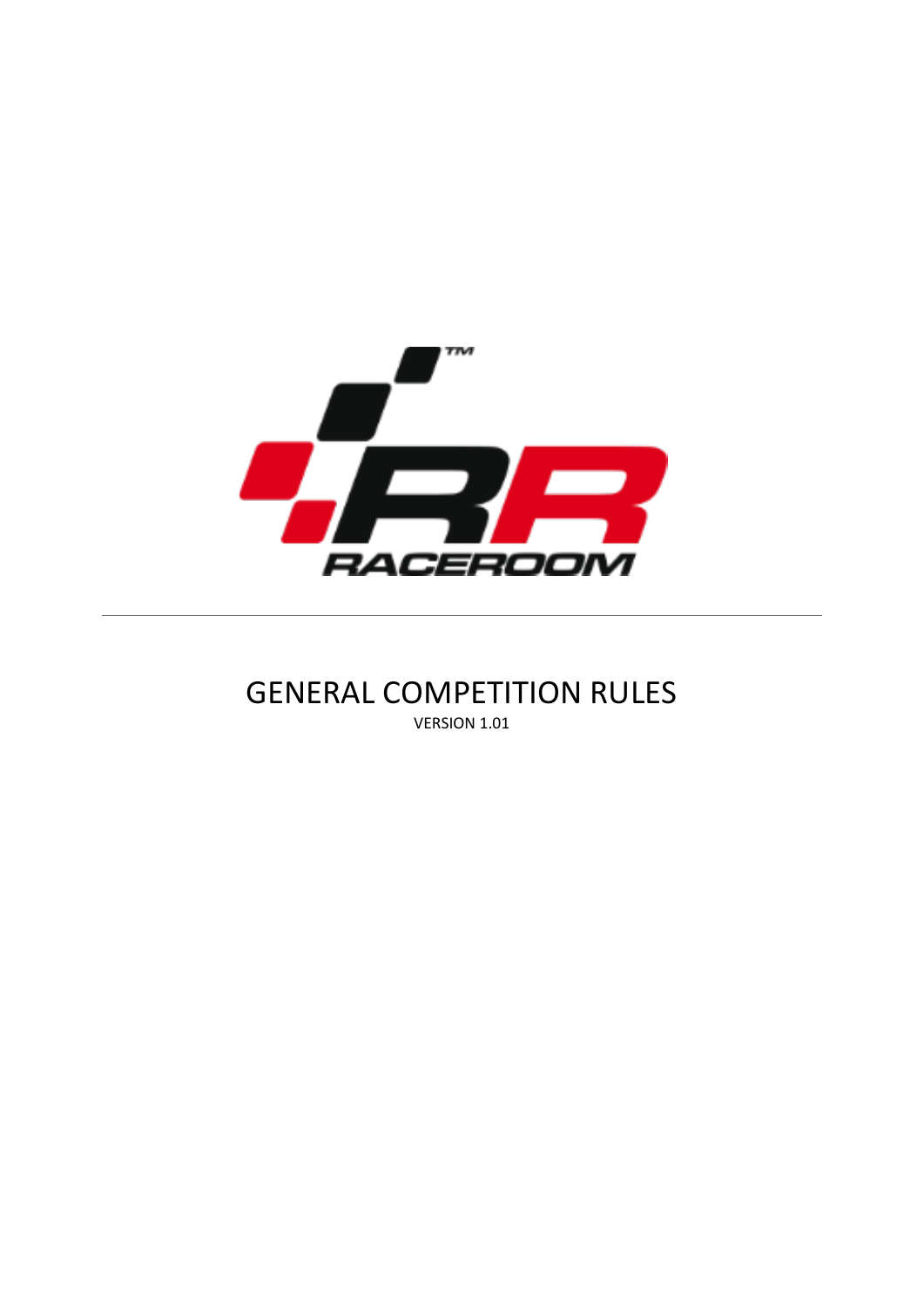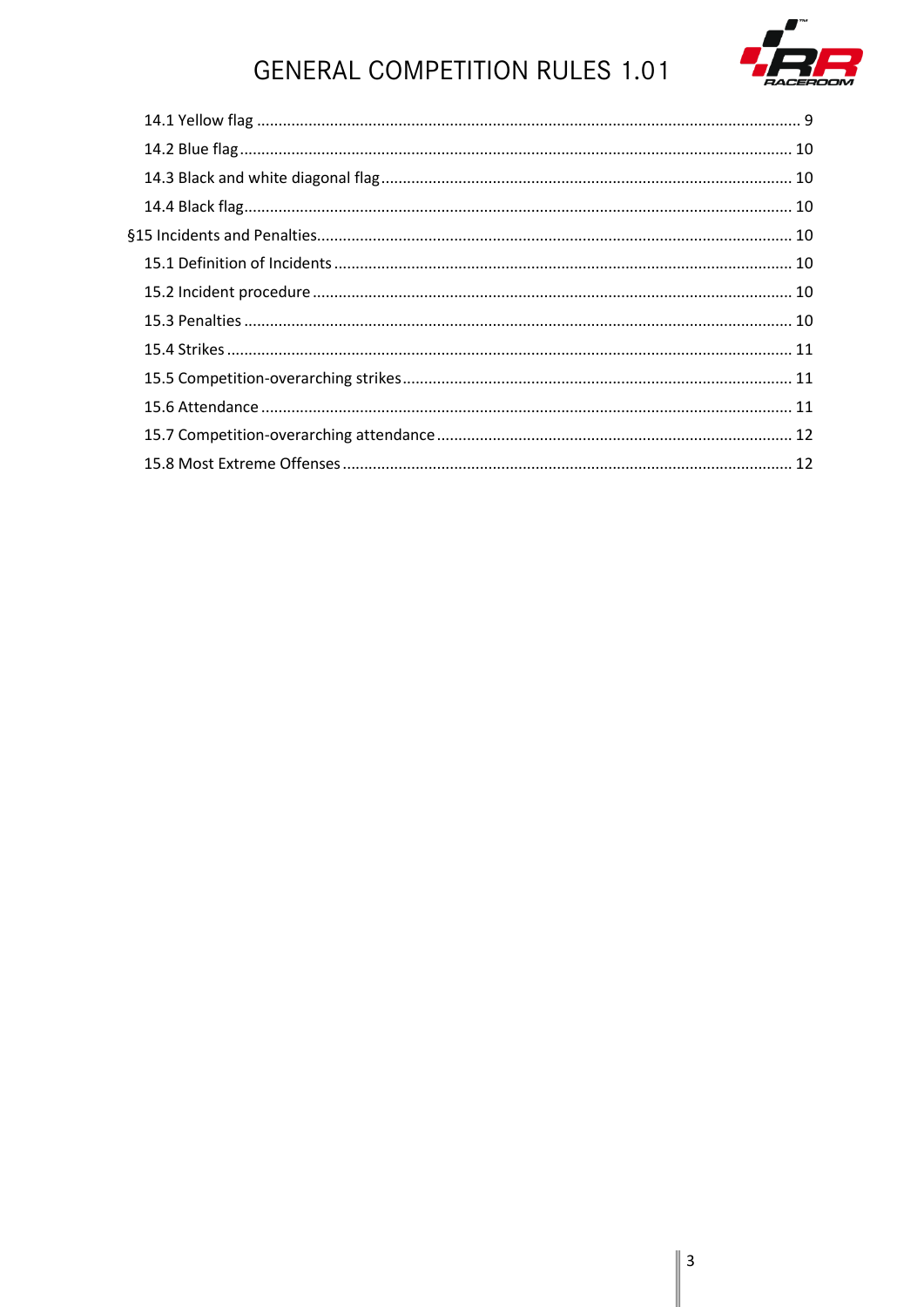

# <span id="page-3-0"></span>**A. GENERAL INFORMATION**

# <span id="page-3-1"></span>**§1 Introduction**

The purpose of this rulebook is to provide a base set of rules for RaceRoom Competitions.

# <span id="page-3-2"></span>**§2 Validity**

These rules are valid for:

- All events hosted on<http://game.raceroom.com/competitions/> which refer to this rulebook in the information text.
- Live events organized by RaceRoom Entertainment GmbH with competitive character.

These RaceRoom competitions may have a separate ruleset, explaining competition-specific rules, which come on top of this ruleset.

National competitions may run with completely separate rulesets.

### <span id="page-3-3"></span>**§3 Glossary**

- Driver: Person that drives in the competition.
- Race Server: In-game room drivers join to participate in an event.
- Staff: Person(s) organising the leagues for RaceRoom.
- Text Chatting: Use of the in-game chat function which drivers can use to send text
- messages to other competitors and/or staff.

• Voice Chatting: Speech between two or more persons, usually via Discord, but refers to contact through any other software.

# <span id="page-3-4"></span>**§4 Staff List**

Robert Wiesenmüller Thomas Bienert Georg Ortner Jean-Francois Chardon Michael Bell

The "RaceRoom" and "Sector3" accounts on the forum [forum.sector3studios.com](file:///E:/Super%20Racer/forum.sector3studios.com) also count as staff. The Staff can be contacted via e-Mail at [competition@raceroom.com](file:///C:/Users/Robert/Desktop/Raceroom%20WTCC/Regularien/competitions@raceroom.com)

Additional staff may be specified in the respective rulebooks of the championships.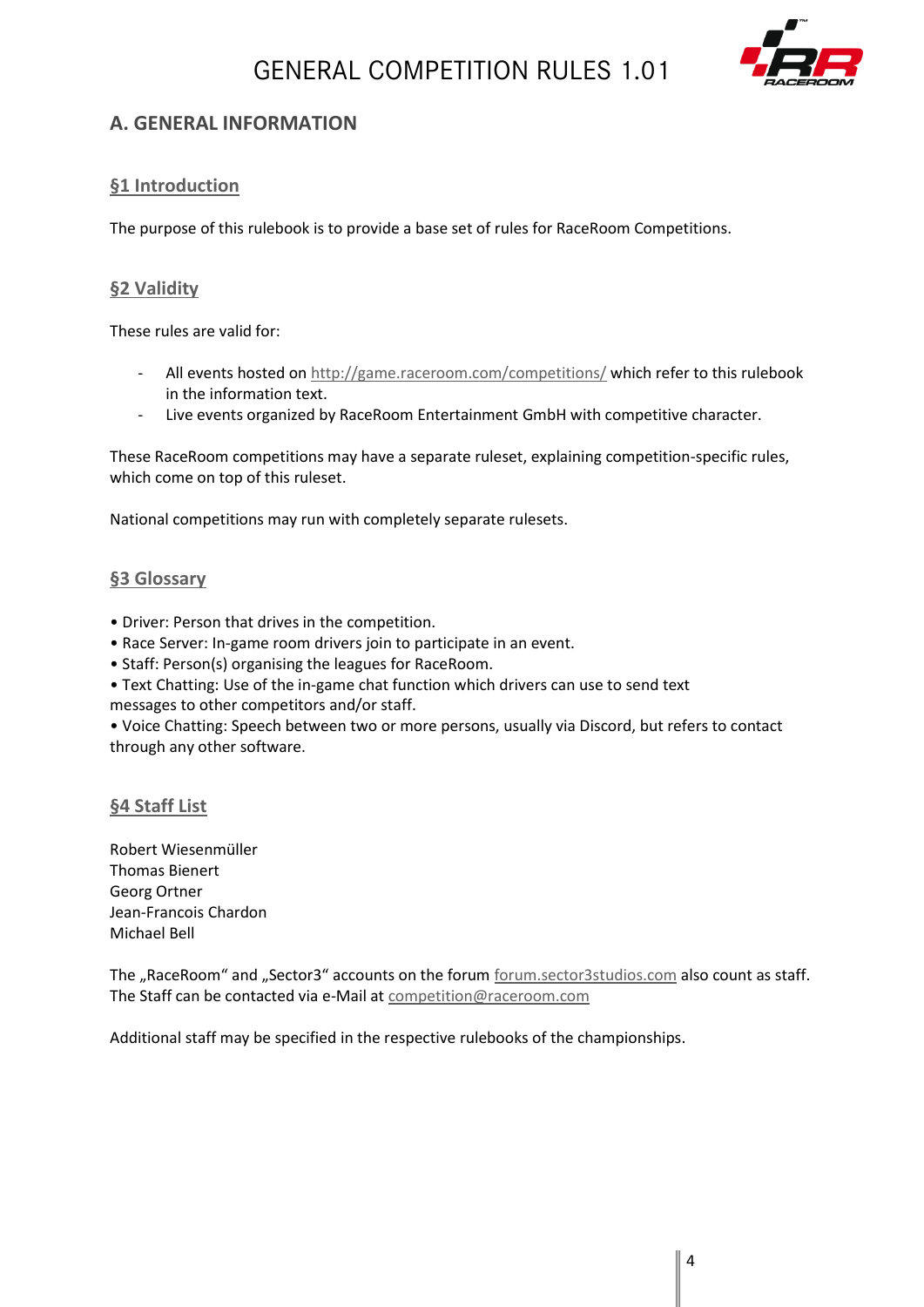

# <span id="page-4-0"></span>**§5 General rules**

#### <span id="page-4-1"></span>**5.1 Reading and understanding the rules**

Every driver participating in any event of RaceRoom is agreeing to having understood the rules, and is agreeing to obeying to the rules. By entering, you are bound to the rules. Failure to understand the rules is not an excuse.

If you have questions about certain rules, ask the staff via e-Mail a[t competition@raceroom.com](mailto:competition@raceroom.com)

#### <span id="page-4-2"></span>**5.2 General Behaviour**

Every driver participating in any event of RaceRoom must always show good behaviour. Any discriminatory or offending actions, words, posts or contents are forbidden and can lead to permanent exclusion of the events.

#### <span id="page-4-3"></span>**5.3 Cheating and usage of external software**

It is not allowed to use external programs or data that alter the functions of the simulation in order to gain a competitive advantage. Drivers caught cheating in any RaceRoom event will receive a permanent ban.

In case no usage of software can directly be proven in the files, but due to video evidence, it is still obvious that the driving behaviour of the car cannot be explained with normal game functions, a ban on video evidence is also possible.

Tools such as Crewchief, OtterHud, ZeroforceHud, Motec or similar programs that provide information and no performance advantage are allowed. If you are unsure about a program, you can contact [competition@raceroom.com](mailto:competition@raceroom.com)

#### <span id="page-4-4"></span>**5.4 Accounts**

You have to enter your real name in your RaceRoom ingame account in order to participate. Fake names or names with clan tags are only allowed for online time attack participation and online multiplayer races without prizes. In online multiplayer races with prizes, or live events, you have to use your real name.

Multiple accounts or deliberate creation of new, lower ranked accounts are not allowed and will result in a permanent exclusion from the respective championship on RaceRoom, or on repeat offense or in case of ban evasion, in an exclusion from RaceRoom in general.

#### <span id="page-4-5"></span>**5.5 Decisions by the Staff**

The decisions made by the RaceRoom staff are binding. If a situation is not covered by the rules, the RaceRoom Staff will have the final decision on it. Any statements made by the RaceRoom Staff on the Forums, at Events, in Text Chatting or in Voice Chatting, that are specified as rules, also count as rules and have to be accepted by all drivers.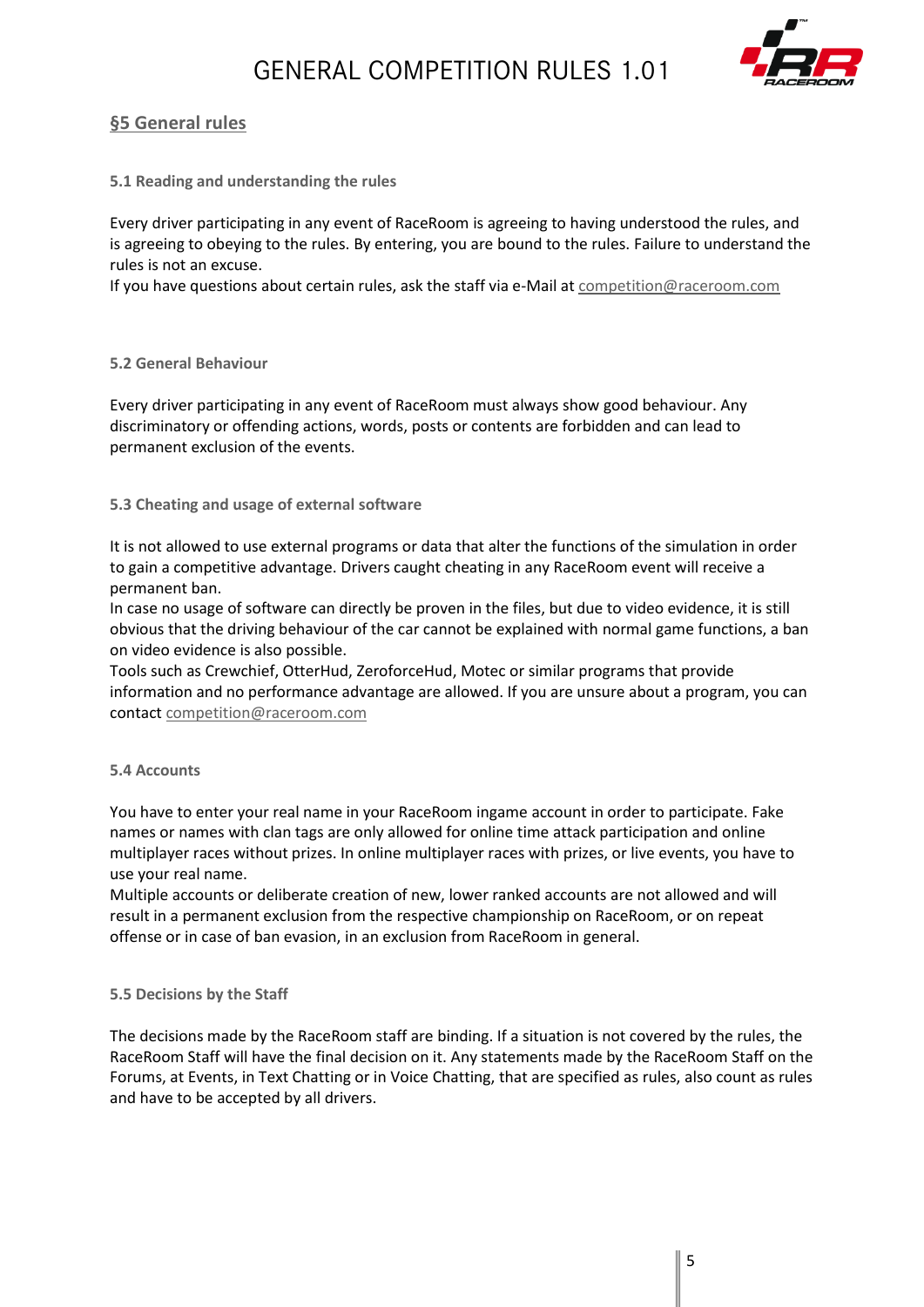

# <span id="page-5-0"></span>**§6 Sporting Organiser**

RaceRoom Entertainment GmbH Aspachweg 14 74427 Fichtenberg Germany

For questions regarding the sporting regulations: [competition@raceroom.com](mailto:competition@raceroom.com)

Competitions may be organized by separate companies. In this case, they will be referred to in the respective league's rulebook.

### <span id="page-5-1"></span>**§7 Declaration of Consent**

The winners agree that their names will appear in live streams and press releases handled by RaceRoom.

The winners agree that RaceRoom can make and broadcast photographs and movie recordings (e.g. internet stream), on which the winners are identifiable as well as statements, interviews and similar captured on audio and video. RaceRoom are entitled to use these recordings.

### <span id="page-5-2"></span>**§8 Data Privacy**

All personal data is collected and processed in accordance with the statutory provisions governing data protection in Germany. Only the personal data that is required to handle the competition and prizes is collected and forwarded onto partners of RaceRoom. All employees and partners of RaceRoom are obliged by RaceRoom to maintain data secrecy. Data is only transferred to state agencies or authorities within the framework of legal regulations. The participant agrees to this. The data is deleted after the competition has been carried out.

# <span id="page-5-3"></span>**§9 Changes**

RaceRoom explicitly reserves the right to amend or modify these conditions at any time, with effect for the future. The competitors shall be notified about this at a suitable point.

# <span id="page-5-4"></span>**§10 Legal disclaimer**

There is no legal recourse. The law of the Federal Republic of Germany applies exclusively and the jurisdiction of RaceRoom shall apply in the event of a dispute. If any of the abovementioned provisions in these conditions of entry should be ineffective or contain a loophole, the other provisions shall remain unaffected by this. Ineffective or incomplete provisions shall be maintained with effective content which comes as close as possible to reflecting the sense of the ineffective content.

By participating, the user automatically accepts the conditions of entry.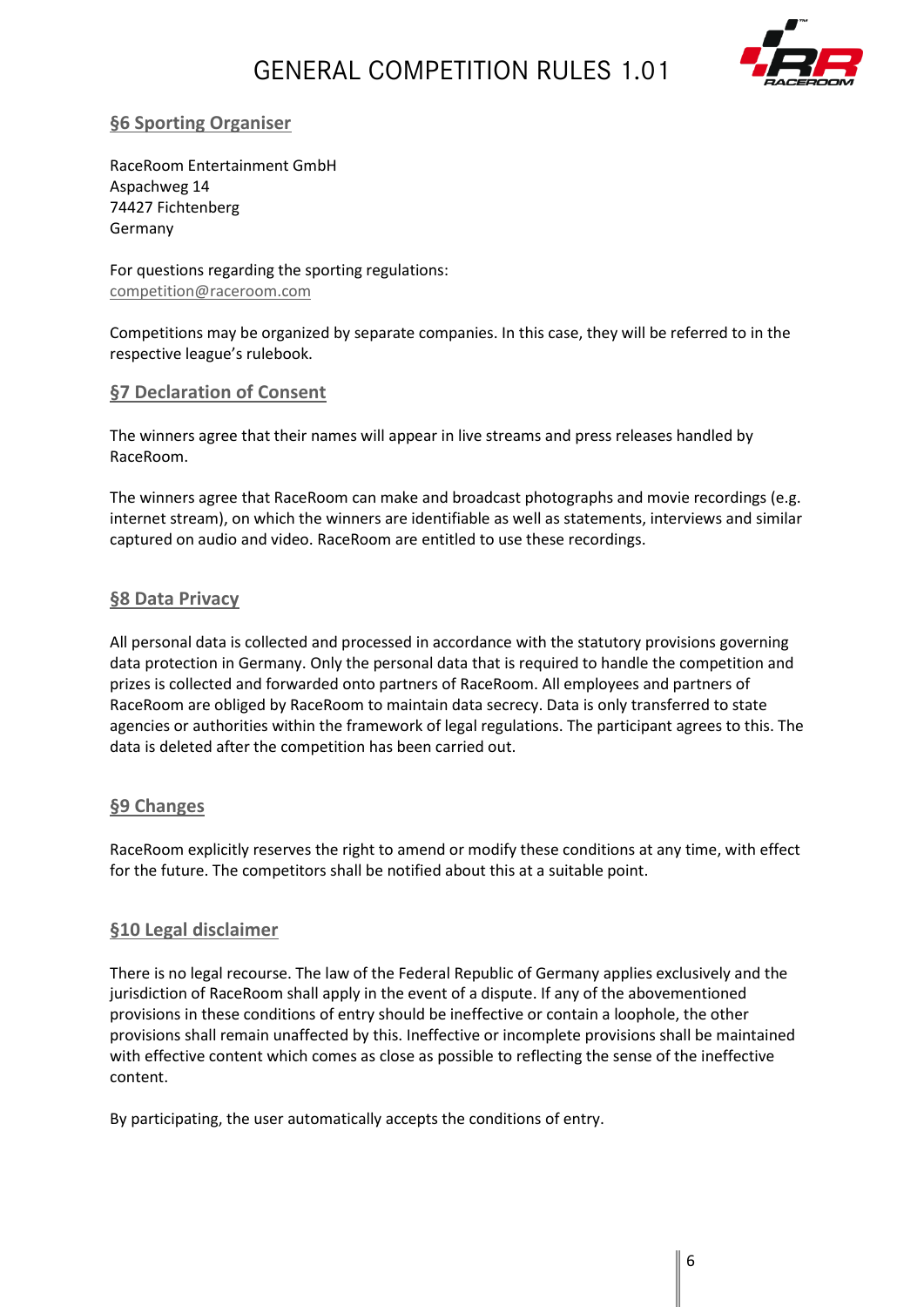

# <span id="page-6-0"></span>**§11 Leaderboard Etiquette**

### <span id="page-6-1"></span>**11.1 General rules**

The rules of the leaderboard are defined by the rules that are set ingame. You can use all functions that the game allows you to do, if they do not violate other passages in this rulebook.

#### <span id="page-6-2"></span>**11.2 Track Limits**

The track boundaries are following the ingame penalties. In general, they are as follows: 2 wheels always on track, kerbs count as track. Track-specific exceptions will be explained in the gridmail. When you exceed the track boundaries, you will see a black and white flag on your screen and your laptime is disallowed.

In some cases, it may be possible to skip entire corners or sections of the track. This is not allowed, and will result in 2 strikes and a manual deletion of your laptime.

If the leaderboard is used as a qualifier for a multiplayer race, you will receive no invitation for the race. Repeat offenders will face harsher penalties.

#### <span id="page-6-3"></span>**11.3 Wallriding**

Wallriding in order to gain a competitive advantage is disallowed, and will result in 2 strikes and a manual deletion of the laptime.

If the leaderboard is used as a qualifier for a multiplayer race, you will receive no invitation for the race. Repeat offenders will face harsher penalties.

### <span id="page-6-4"></span>**§12 Multiplayer On-Track Etiquette**

#### <span id="page-6-5"></span>**12.1 General sportsmanship**

Drivers must respect the sport, the competition and their competitors. Drivers must always aim to achieve the best result for themselves in each race, while driving within the rules and obeying to fairplay.

#### <span id="page-6-6"></span>**12.2 Important basics**

First of all, make sure that you are always in control of your car. This is the most important rule. Inability to control your car is not an excuse if you cause an accident.

Remember at all times that you are driving with other humans. So stay humble, and race with respect.

Also remember, you are in an official competition, competing with your real name. You do not want to make a fool out of yourself.

#### <span id="page-6-7"></span>**12.3 Start phase**

In the start phase, you have to be extra careful. It is very easy to cause an accident affecting many cars. Start phase accidents may be penalized more harshly.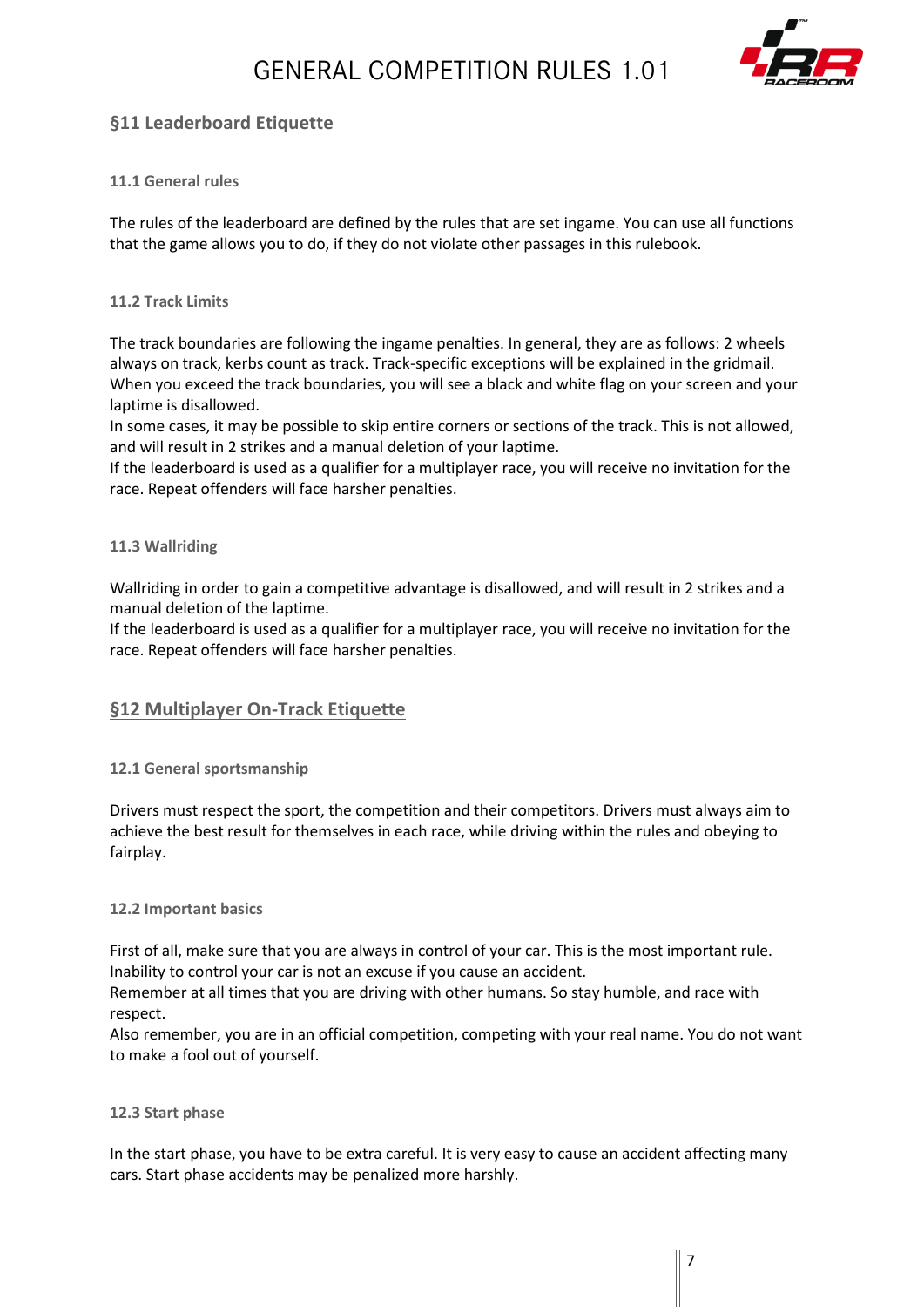

#### <span id="page-7-0"></span>**12.4 Overtaking and defending**

Overtaking is one of the most crucial parts of racing. All drivers involved in an overtaking move must show respect and drive with care. Do not force a chasing car off the track by leaving too little room. Do not change your line in the braking zone. If the attacking car is alongside going into a corner, drivers must adjust their line with respect to the racing line to avoid contact.

Blocking a car that has an overlap is not allowed. An overlap is defined that the front of the attacker's car is at least next to the rear tyres of the defender's car.

The attacking car must be able to hold the line and make the corner. Excessive or repeated divebombing is not allowed.

When you exit a corner and the car on the outside has an overlap, you have to leave enough space for the car so that it does not have to leave the track.

#### <span id="page-7-1"></span>**12.5 Track Boundaries**

The track boundaries are following the ingame penalties. In general, they are as follows: 2 wheels always on track, kerbs count as track. Track-specific exceptions will be explained in the gridmail. When you exceed the track boundaries, you will see a black and white flag on your screen and you are expected to give back the time gained.

Exceeding the track boundaries is not allowed and will be automatically penalized with a slowdown penalty. You will see a time on your display. This time signals how much you actually have to slow down compared to the racing speed. Therefore, simply using a braking zone to solve the penalty will not work. If you ignore the slowdown penalty for 60 seconds, you receive a drive through penalty. If you finish the race with a pending slowdown, you will receive a 90 second time penalty. You have to move off the racing line in order to serve a slowdown. Keeping a car which has received a slowdown penalty on the racing line is a penalizable offense.

#### <span id="page-7-2"></span>**12.6 Race Line**

In terms of race line participants can protect their position by changing line once. Excessive weaving and blocking is not allowed. If you re-enter the track, you have to be extremely careful and should not defend against the cars on track that are approaching with higher speed.

#### <span id="page-7-3"></span>**12.7 Qualifying**

In qualifying, it is your own responsibility to find free space on the track when starting a hot lap. A car on a hot lap does not have to yield for a faster car approaching from behind. If you are on an in- or out-lap, however, you have to let faster cars pass you without blocking them. If you are on a fast lap approaching a slow car, flashing your lights is a way of notifying them that you're on a fast lap. You are allowed to press escape during qualifying to return to the pits.

#### <span id="page-7-4"></span>**12.8 Lapping**

When being lapped, a participant needs to have a predictable trajectory and keep a regular trajectory and speed. Excessive maneuvers such as braking earlier/harder or changing lines to try and facilitate the lapping usually end up in misunderstandings. Participants need to be aware of their surroundings and yield to a car lapping them by simply not fighting for position. Blue flags will be signalled in game. Ignoring blue flags can lead to a penalty.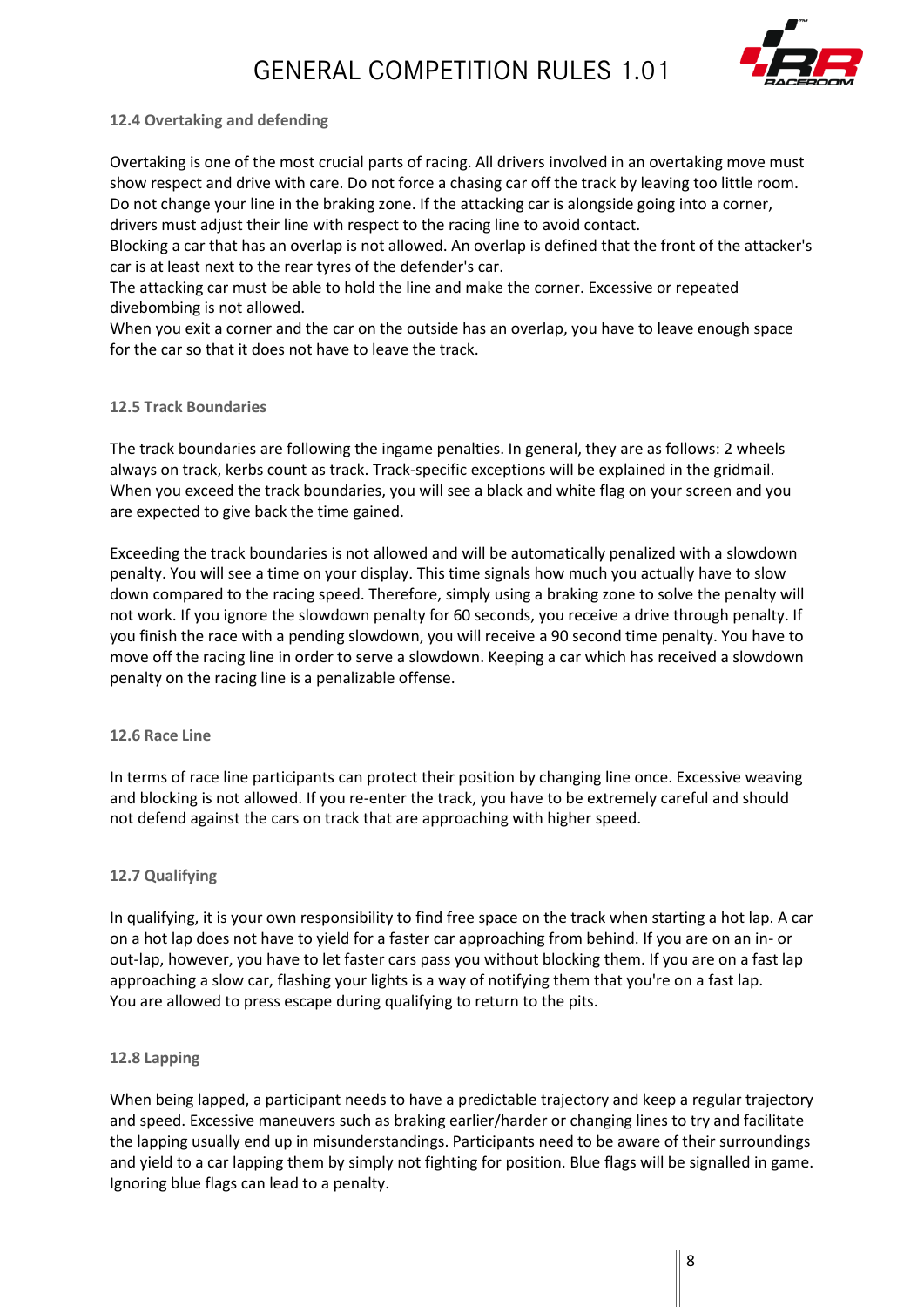

#### <span id="page-8-0"></span>**12.9 In-Game Chat**

Using the ingame chat during qualifying and race is not allowed. Offenders will receive a warning, or penalties if they do it repeatedly or insult other drivers or admins.

#### <span id="page-8-1"></span>**12.10 Pressing Escape**

Pressing escape during all sessions is allowed at all times and will not be penalized. If your car is too damaged and stationary, you have to press escape to avoid a dangerous situation. In LAN events, depending on the setup of the event, pressing escape may not be possible. If this is the case, this rule is not used. In this case, you should notify the staff at the event, and try to move out of the way ingame if possible.

### <span id="page-8-2"></span>**§13 LAN Etiquette**

<span id="page-8-3"></span>**13.1 General behaviour**

The rules for behaviour follow the general rules presented in §5, and the etiquette in multiplayer races outlined in §12.

#### <span id="page-8-4"></span>**13.2 Technical issues**

Just like in technical problems in real racing, we cannot exclude the possibility of hardware failures. There will be no restarts if there are hardware failures, and players affected by hardware failures will not be compensated.

#### <span id="page-8-5"></span>**13.3 Touching simulators**

While being on the stage, touching cables or simulators of other teams and drivers is strictly forbidden and in the case of suspected manipulation, may lead to a disqualification.

<span id="page-8-6"></span>**13.4 Damaging or stealing Equipment**

The equipment used in events is property of RaceRoom. Purposefully damaging or stealing equipment will lead to penalties, and may lead to legal action.

### <span id="page-8-7"></span>**§14 Flag signals and their meaning**

#### <span id="page-8-8"></span>**14.1 Yellow flag**

A yellow flag indicates an accident. Please be extra careful when you see a yellow flag on your screen.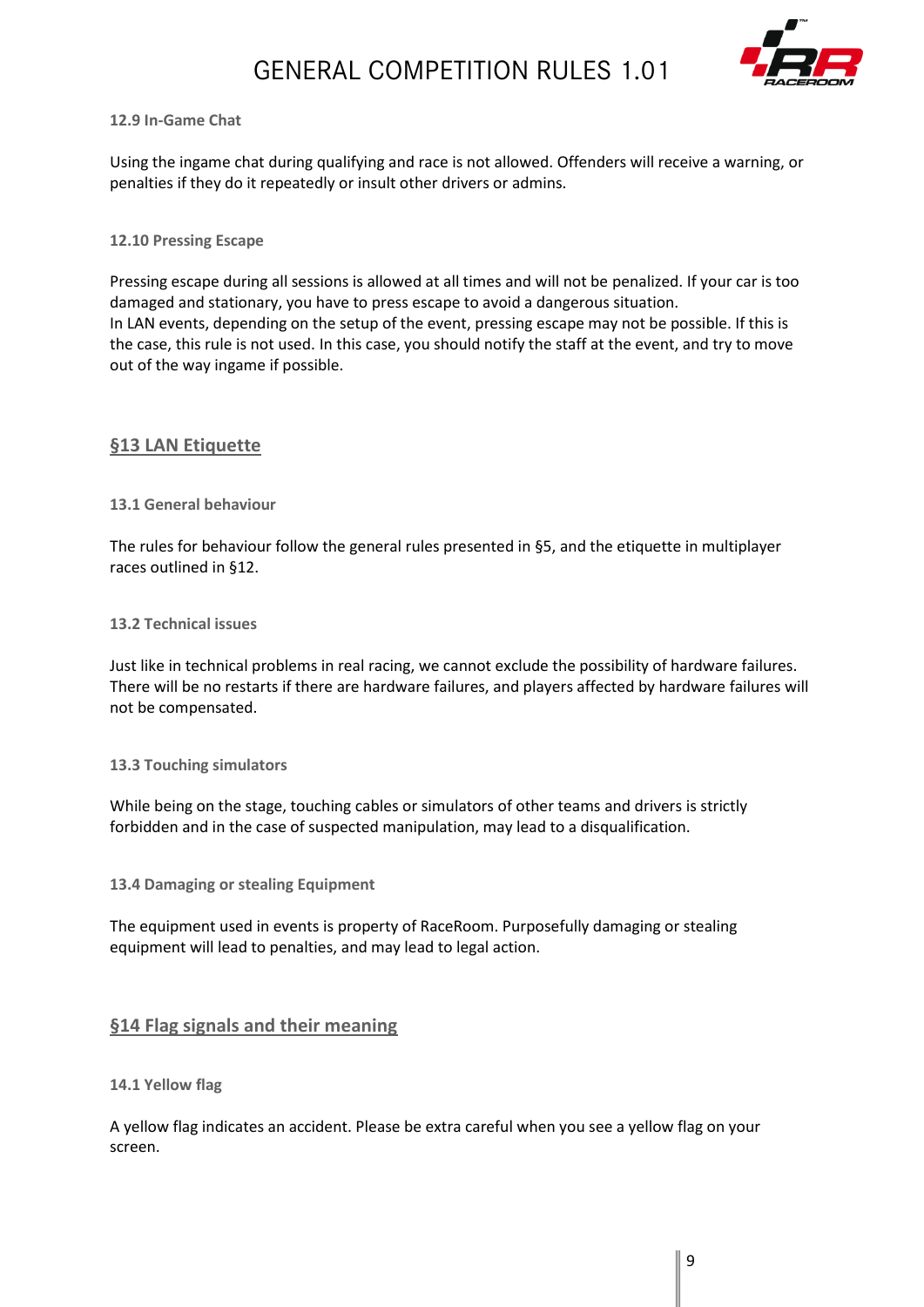

#### <span id="page-9-0"></span>**14.2 Blue flag**

A blue flag indicates a faster car approaching from behind, and is typically shown on your out lap or when being lapped. Let the driver pass safely to avoid a penalty. Most important is to behave in a predictable manner.

In a single class race, or in multiclass races with no topspeed differences between the cars, please move off the racing line in a safe place to let the other driver pass.

In a multiclass race with topspeed differences between the cars, you can stay on the racing line. Ignoring blue flags will result in a penalty.

#### <span id="page-9-1"></span>**14.3 Black and white diagonal flag**

A black and white diagonal flag signals when you go off the racing surface. You have to slow down to give back any advantage gained by cutting the track.

<span id="page-9-2"></span>**14.4 Black flag**

A black flag indicates a disqualification.

### <span id="page-9-3"></span>**§15 Incidents and Penalties**

#### <span id="page-9-4"></span>**15.1 Definition of Incidents**

"Incident" means any occurrence or series of occurrences involving one or more drivers, or any action by any driver, which is reported to the stewards by other drivers which include (but is not limited to):

- Causing a collision which disadvantages competitors.
- Forcing a driver off the track.
- Illegitimately preventing a legitimate overtaking manoeuvre by another driver.
- Illegitimately impeding another driver during overtaking.
- Dangerous driving.
- Using in-game text chat during qualifying or race sessions
- Lack of respect, foul language or bad attitude towards other drivers, staff, or the spectators
- Violations of track boundaries
- Unsafe track entry

#### <span id="page-9-5"></span>**15.2 Incident procedure**

The report and stewarding system will be set individually to fit each competition or event.

#### <span id="page-9-6"></span>**15.3 Penalties**

Each competition may use a different system of penalties, which may consist of time penalties, point penalties or a warning/disqualification system.

However, all competitions will award strikes for incidents.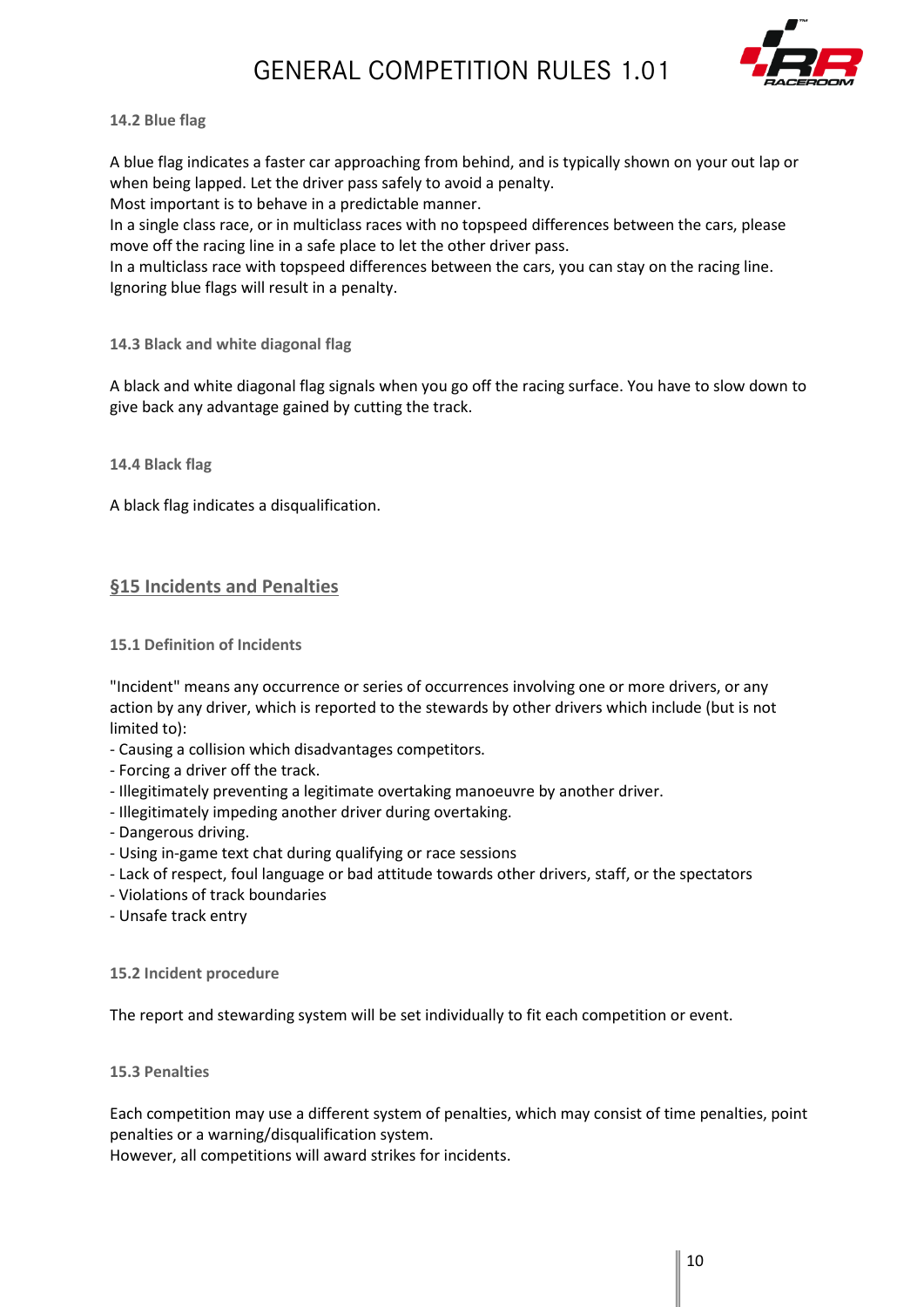

#### <span id="page-10-0"></span>**15.4 Strikes**

For a regular penalty, you receive 1 strike.

In cases where no driver is disadvantaged, but the offending driver still broke the rules, such as (but not limited to) careless driving, contact with no position loss, track limit infringements with no advantage gained or unintentional contact with small time loss, no strike is given.

In cases such as (but not limited to) disadvantaging a large group of drivers due to contact, very careless driving, repeated track limit infringements to gain an advantage, 2 strikes may be given.

In severe cases, such as (but not limited to) extremely careless driving or constant track limit infringements to gain an advantage, 3 strikes may be given.

Extreme cases, such as (but not limited to) deliberately wrecking another driver will lead to a disqualification from the competition and 8 strikes.

Repeat offenders may have to face a harsher penalty.

This penalty point catalogue is not complete. If you find a new way to break the rules which is not covered here, you will still receive a penalty. Also, the stewards can adjust these penalties according to the circumstances.

Competitions, especially LAN-based competitions, may use harsher rules and award more strikes. These rules are specified in the respective rulebook.

<span id="page-10-1"></span>**15.5 Competition-overarching strikes**

Throughout the calendar year, all strikes from all competitions will be listed in one competitionoveraching list of strikes.

If a driver receives 10 strikes, he will receive a one-month ban from all RaceRoom Competitions.

If a driver receives 13 strikes, he will be banned from all RaceRoom Competitions for the rest of the calendar year.

At the end of the year, the strikes will be reset. For all drivers with 7 or less strikes, it will be reset to 0 for the next year. For all drivers between 8 and 12 strikes, they will start the next year on 2 strikes. For all drivers with 13 or more strikes, they will start the next year on 4 strikes.

You can keep track of the strikes and attendance warnings here: <https://forum.sector3studios.com/index.php?forums/Esports/>

#### <span id="page-10-2"></span>**15.6 Attendance**

If you do not accept the invitation to an event, there are no consequences. If you confirm your participation, and then do not show up, or report absence after the deadline set in the competition rulebook, it will be penalized.

The first absence with late or no absence report will result in a warning.

The second absence will result in a removal from the championship.